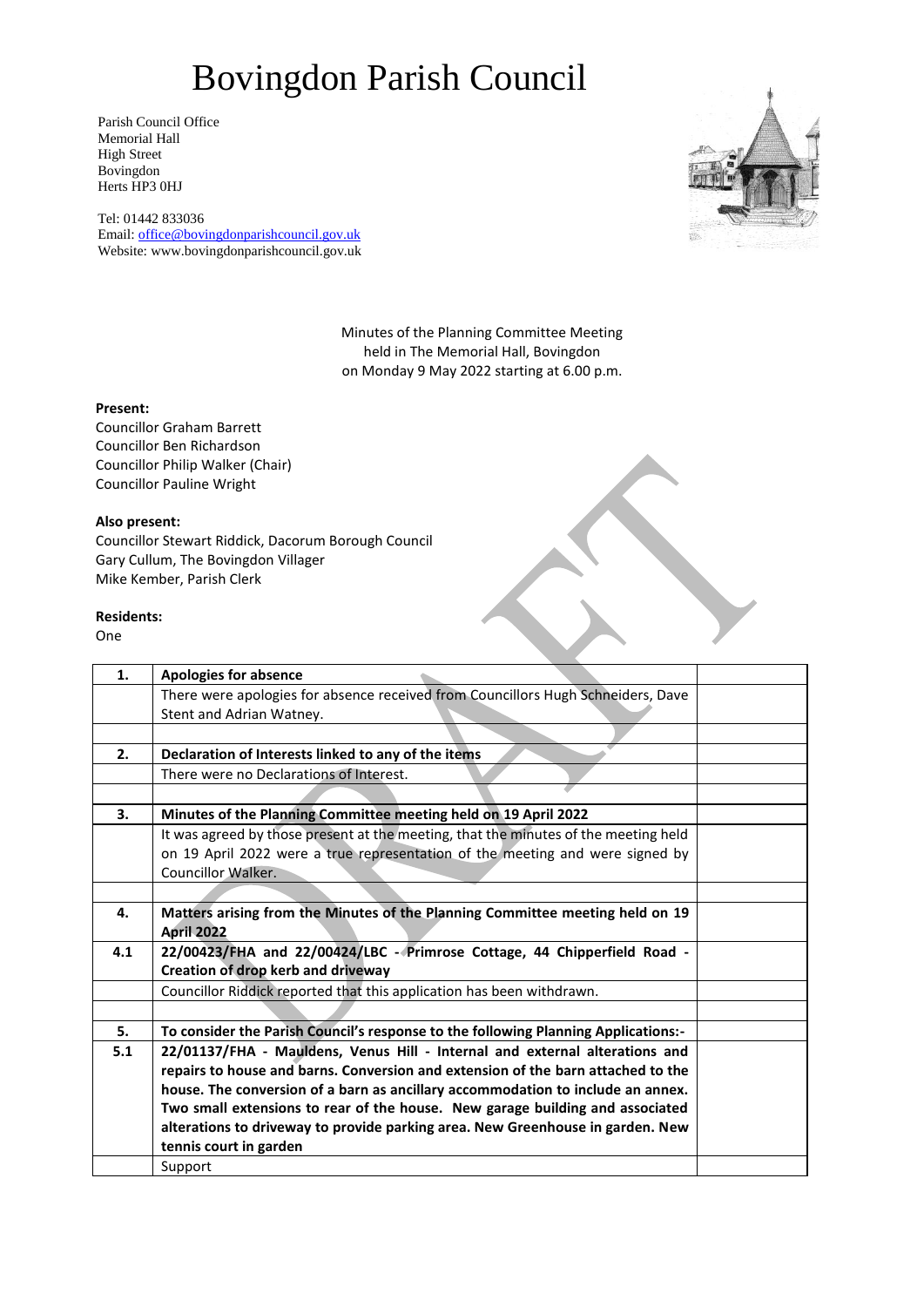# Bovingdon Parish Council

Parish Council Office Memorial Hall High Street Bovingdon Herts HP3 0HJ

Tel: 01442 833036 Email: [office@bovingdonparishcouncil.gov.uk](mailto:office@bovingdonparishcouncil.gov.uk) Website: www.bovingdonparishcouncil.gov.uk

| 5.2   | 22/01138/LBC - Mauldens, Venus Hill - Internal and external alterations and repairs   |  |
|-------|---------------------------------------------------------------------------------------|--|
|       | to house and barns. Conversion and extension of the barn attached to the house.       |  |
|       | The conversion of a barn as ancillary accommodation to include an annex. Two          |  |
|       | small extensions to rear of the house. New garage building and associated             |  |
|       | alterations to driveway to provide parking area. New Greenhouse in garden. New        |  |
|       | tennis court in garden                                                                |  |
|       | Support                                                                               |  |
|       |                                                                                       |  |
| 5.3   | 22/01250/FHA - Holbrook, Long Lane - Demolition of existing stable building and       |  |
|       | construction of new stable/storage building                                           |  |
|       | No comment                                                                            |  |
|       |                                                                                       |  |
| 5.4   | 22/01264/LDP - Meadow Farm, Shantock Lane - Single storey side extensions and         |  |
|       | rear extension                                                                        |  |
|       | No comment                                                                            |  |
|       |                                                                                       |  |
| 5.5   | 22/01287/FHA - Bovingdon Grange, Bovingdon Green - First floor side extension         |  |
|       | No comment                                                                            |  |
|       |                                                                                       |  |
| 5.6   | 22/01315/FUL - 6 Hyde Meadows - Demolition of side extension and garage.              |  |
|       | Proposed new 3 bed dwelling and part single and double storey rear extension to       |  |
|       | existing dwelling. New access to highway                                              |  |
|       | Object - over development and the new dwelling would be detrimental to the            |  |
|       | amenity of the applicant property. There are no plans available for the layout of the |  |
|       | second floor of No. 6. The parking is inadequate for the proposed new dwelling and    |  |
|       | there should be four parking spaces for No. 6. There would be no access to the back   |  |
|       | garden of No. 6.                                                                      |  |
|       |                                                                                       |  |
| 5.7   | 22/01235/DRC - Maple Farm, Shantock Lane - Details as required by condition 3         |  |
|       | (materials) attached to planning permission 21/00054/FUL (Conversion of building      |  |
|       | 1 to form a single dwelling, conversion of building 2 to form a terrace of 4          |  |
|       | dwellings, demolition of other buildings, laying out of car parking and access,       |  |
|       | installation of services including package treatment works, provision of new          |  |
|       | landscape planting.)                                                                  |  |
|       | Noted                                                                                 |  |
|       |                                                                                       |  |
| 6.    | To note the outcome of planning applications considered by Dacorum Borough            |  |
|       | Council :-                                                                            |  |
| 6.1   | 22/00523/LBC - Westbrook Hay School, London Road - Works to repair and                |  |
|       | strengthen listed wall - GRANTED                                                      |  |
|       |                                                                                       |  |
| $6.2$ | 22/00637/LDP - Bovingdon Grange, Bovingdon Green - First floor side extension to      |  |
|       | house domestic access lift to first floor - APPLICATION WITHDRAWN (BPC Support)       |  |